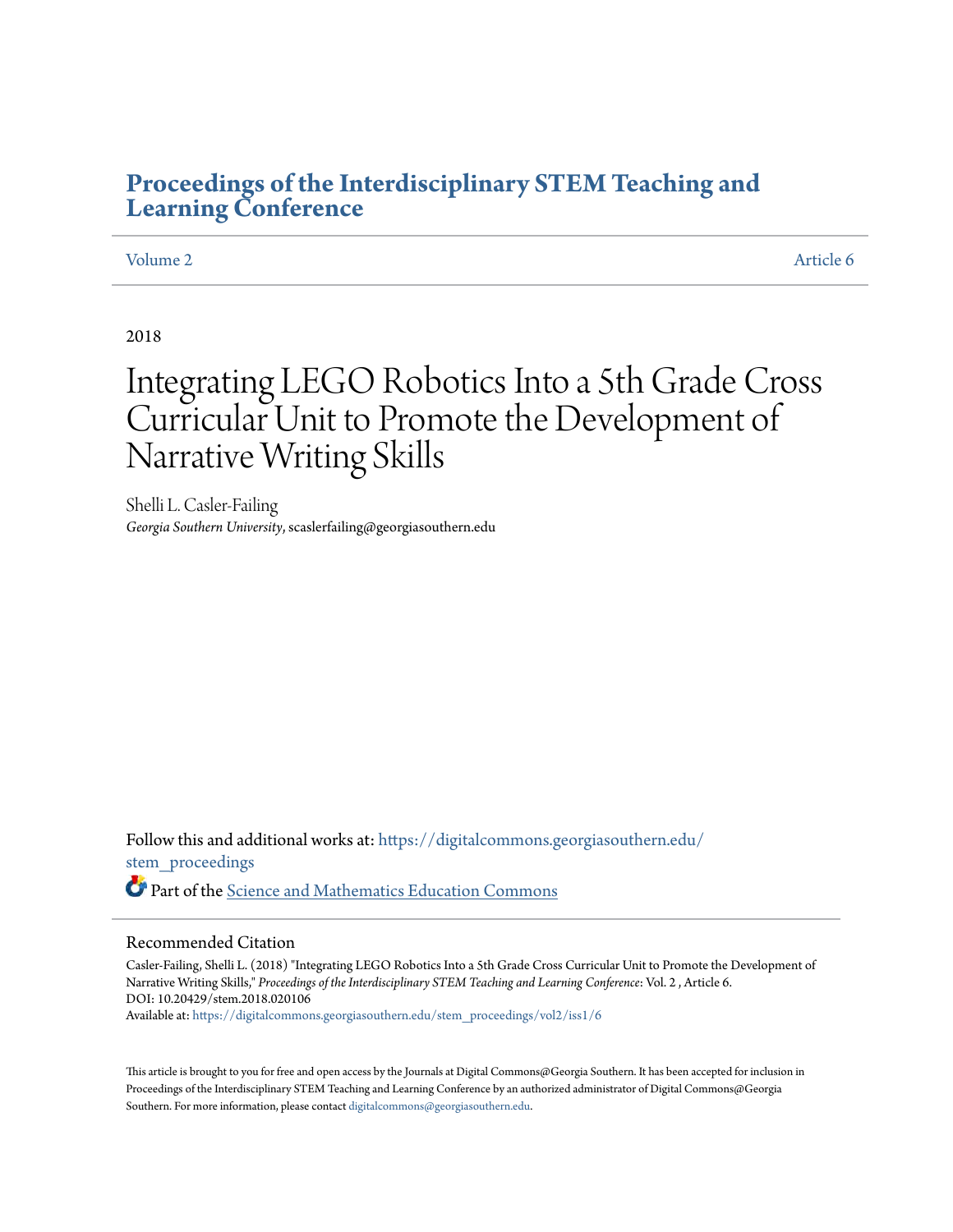## Integrating LEGO Robotics Into a 5th Grade Cross Curricular Unit to Promote the Development of Narrative Writing Skills

#### **Abstract**

This paper describes a unit designed to promote the development of narrative writing skills among  $5<sup>th</sup>$  grade students through the use of LEGO robotics. Over the course of four, two and one-half hour sessions (one day per week for four consecutive weeks), the students learned how to construct and program robots, write and present a proposal to complete a mission, and connected the learning to their personal experiences with Hurricane Irma. The students began the activity with prior knowledge of World War II and Hiroshima. After learning the basics of building and programming robots, they were presented with a scenario similar to the impact of the bomb drop in Hiroshima – a city in ruins with survivors in need of supplies. Students took the role of engineers to work in pairs to create a proposal, which stated the problem and defined, and justified, a solution to pick up, and deliver, supplies through a specially-designed course using their robots. After the proposals were presented, and accepted, students programmed their robots according to their proposed solution; the activity required students to apply mathematical skills to measure distances in order to traverse parts of the course. Writing reflections were collected to determine individual student understanding and to include an additional element of writing. A final culminating activity required the students to write a narrative piece to relate the events of Hiroshima to their personal experiences with Hurricane Irma.

#### **Keywords**

LEGO robotics, cross-curricular, mathematics, writing, social studies

**Creative Commons License [Creative](http://creativecommons.org/licenses/by/4.0/) This work is licensed under a** [Creative Commons Attribution 4.0 License.](http://creativecommons.org/licenses/by/4.0/) Attribution 4.0 License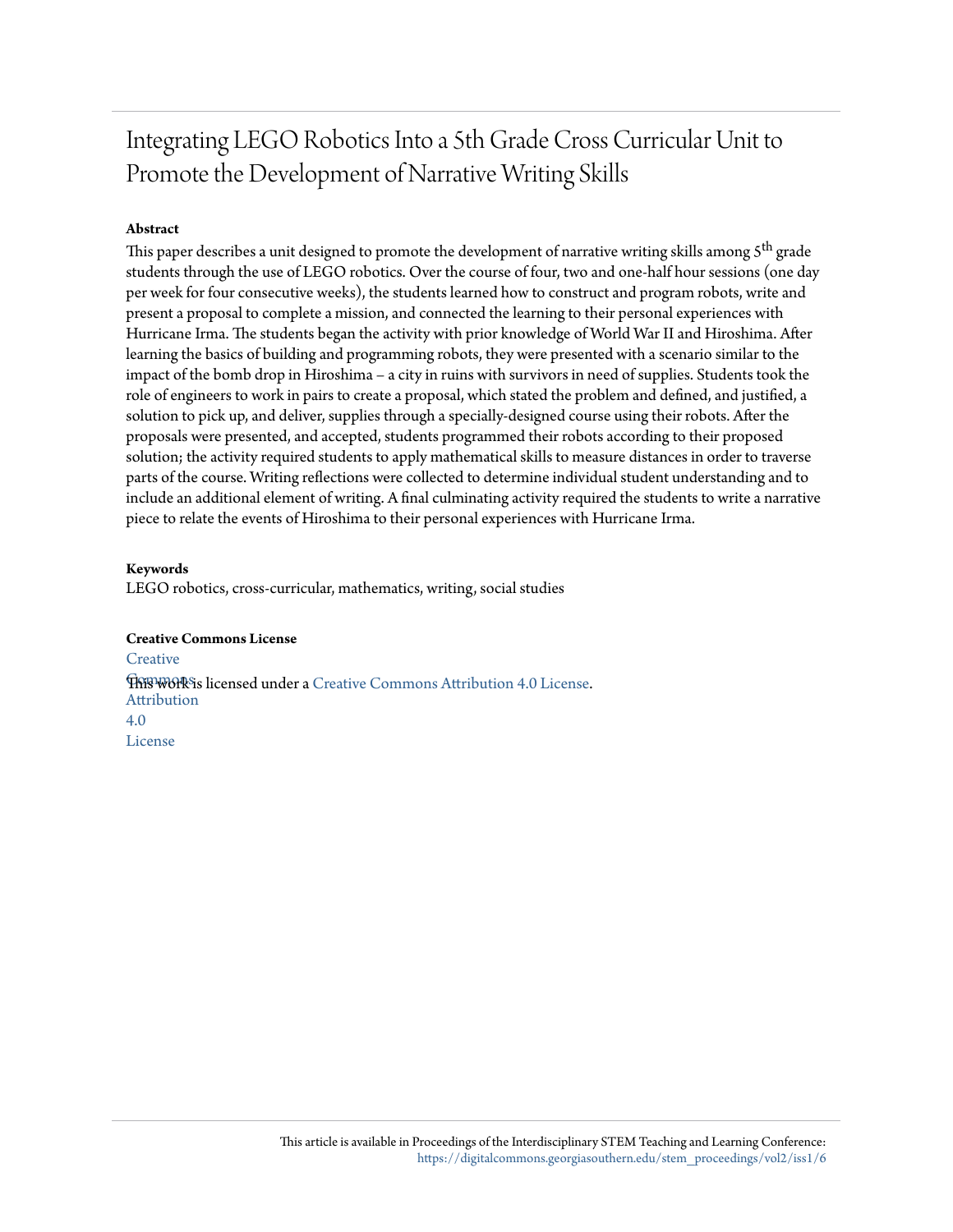#### **Volume 2 | Article 6**

#### **Integrating LEGO Robotics Into a 5th Grade Cross Curricular Unit to Promote the Development of Narrative Writing Skills**

Shelli L. Casler-Failing, *Georgia Southern University*, scaslerfailing@georgiasouthern.edu

#### **Abstract**

This paper describes a unit designed to promote the development of narrative writing skills among 5th grade students through the use of LEGO robotics. Over the course of four, two and one-half hour sessions (one day per week for four consecutive weeks), the students learned how to construct and program robots, write and present a proposal to complete a mission, and connected the learning to their personal experiences with Hurricane Irma. The students began the activity with prior knowledge of World War II and Hiroshima. After learning the basics of building and programming robots, they were presented with a scenario similar to the impact of the bomb drop in Hiroshima – a city in ruins with survivors in need of supplies. Students took the role of engineers to work in pairs to create a proposal, which stated the problem and defined, and justified, a solution to pick up, and deliver, supplies through a specially-designed course using their robots. After the proposals were presented, and accepted, students programmed their robots according to their proposed solution; the activity required students to apply mathematical skills to measure distances in order to traverse parts of the course. Writing reflections were collected to determine individual student understanding and to include an additional element of writing. A final culminating activity required the students to write a narrative piece to relate the events of Hiroshima to their personal experiences with Hurricane Irma.

#### **Keywords**

LEGO robotics, cross-curricular, mathematics, writing, social studies

#### **Recommended Citation**

Casler-Failing, Shelli L. (2018) "Integrating LEGO Robotics Into a 5th Grade Cross Curricular Unit to Promote the Development of Narrative Writing Skills," *Proceedings of the Interdisciplinary STEM Teaching and Learning Conference*: Vol. 2 , Article 6.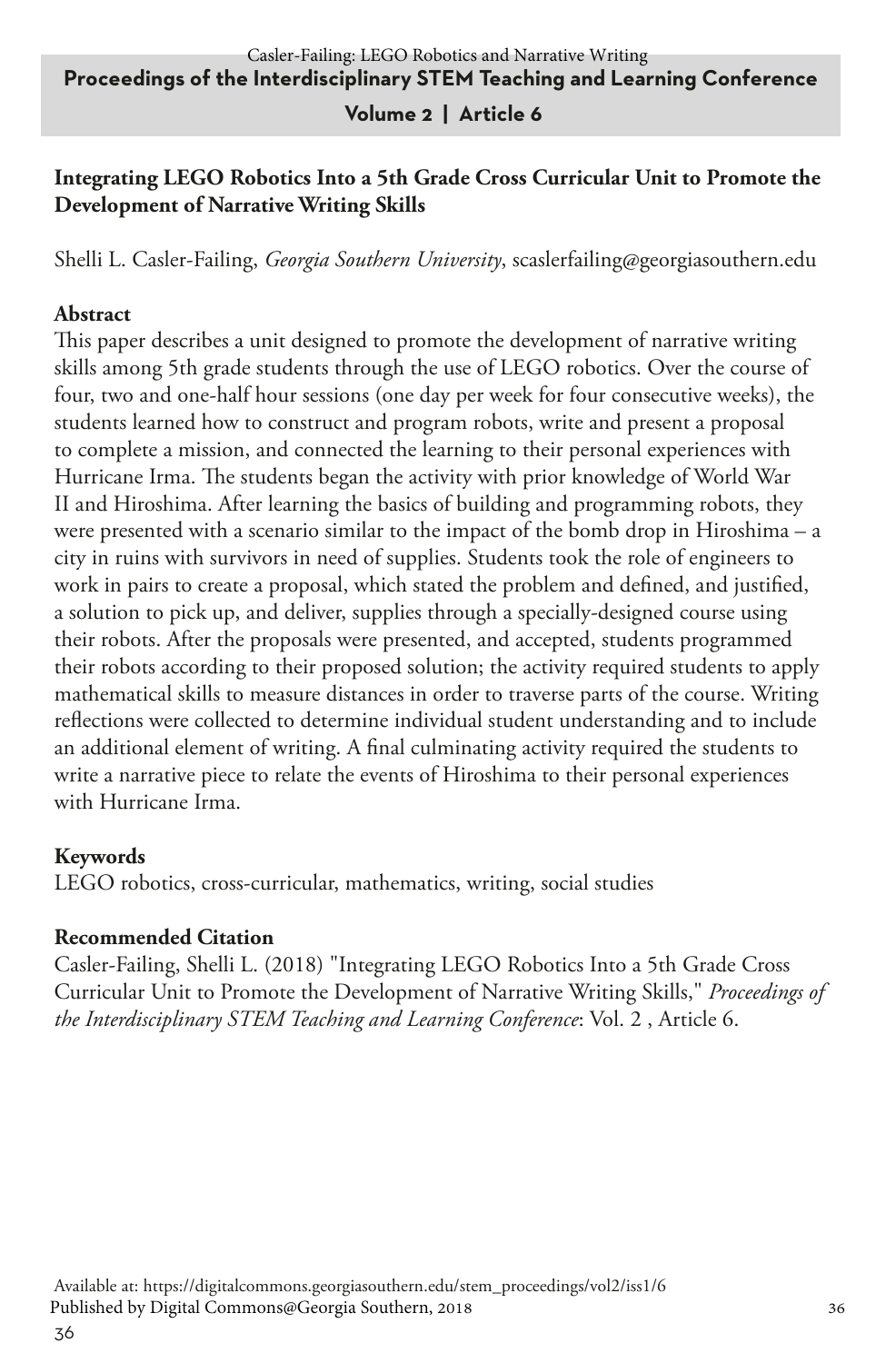### **Introduction** *Proceedings of the Interdisciplinary STEM Teaching and Learning Conference, Vol. 2 [2018], Art. 6*

Writing has been at the forefront of education since the onset of formal educational settings and I argue it may be more important now than ever before. The increase in technology has allowed more and more students to have access to texting and social media – avenues where proper grammar and formal writing take a back seat. In addition, educational policies of the 21st Century (e.g., No Child Left Behind and Race to the Top) have increased the demand on teachers to improve students' reading and writing abilities. The issue at hand then becomes how to teach writing, or apply the concepts learned, in an engaging and meaningful way for students. Furthermore, with such time constraints placed on classroom teachers, finding a way to incorporate more learning in less time would help to alleviate some of the stresses felt by educators. I posit the time constraints can be reduced, and learning can become engaging and meaningful, through the implementation of cross-curricular units.

I have experience incorporating LEGO robotics into mathematics curricula and found the students to be more engaged in the learning when the robots were implemented. In addition, studies have reported positive learning outcomes in mathematics classrooms (i.e., Ardito, Mosley, & Scollins, 2014; McDonald & Howell, 2012; Martinez Ortiz, 2015) and in science classrooms (i.e., Williams, Igel, Poveda, Kapila, & Iskander, 2012) when learning and understanding were gained through the incorporation of robotics into the curricula. We, the teachers and faculty involved in this intervention, were interested in stretching the boundaries of previous robotics interventions to determine if positive results can be achieved in the domain of writing.

#### **The Problem**

In rural Georgia, the writing deficits of elementary students are documented through annual Georgia Milestones exams. These deficits may not be more severe than other rural areas around the nation, however, the number of English Language Learners (ELs) and students living in poverty substantially impacts this area; any additional support to meet the needs of all learners would be welcomed by faculty and administration. One local elementary school reached out to the university at the start of the 2016-2017 school year to inquire about possible programs to support their students. After school stakeholders participated in a meeting with university faculty it was decided LEGO robotics could be a possible solution. School faculty and administration decided to bring a sampling of their students to campus for a robotics intervention intended to promote narrative writing skills. The school faculty and administration felt the robotics writing intervention showed positive results and early in the fall of 2017 the school reached out to the university to determine if it would be feasible for their students to participate in another robotics program, but with a new group of students. After meeting to determine the school's expectations for the program the following unit was developed.

#### **Methods**

The school's focus was to integrate Social Studies and narrative writing, with priority given to students performing below Georgia Milestones proficiency levels. Since the University's Innovation Studio is supplied with eight LEGO Robotics kits, it was agreed a total of 32 students would participate in two separate programs of instruction. Each program supported 16 students and lasted four weeks. The students met for four<br>tps://digitalcommons.georgiasouthern.edu/stem\_proceedings/vol2/iss1/6 https://digitalcommons.georgiasouthern.edu/stem\_proceedings/vol2/iss1/6

DOI: 10.20429/stem.2018.020106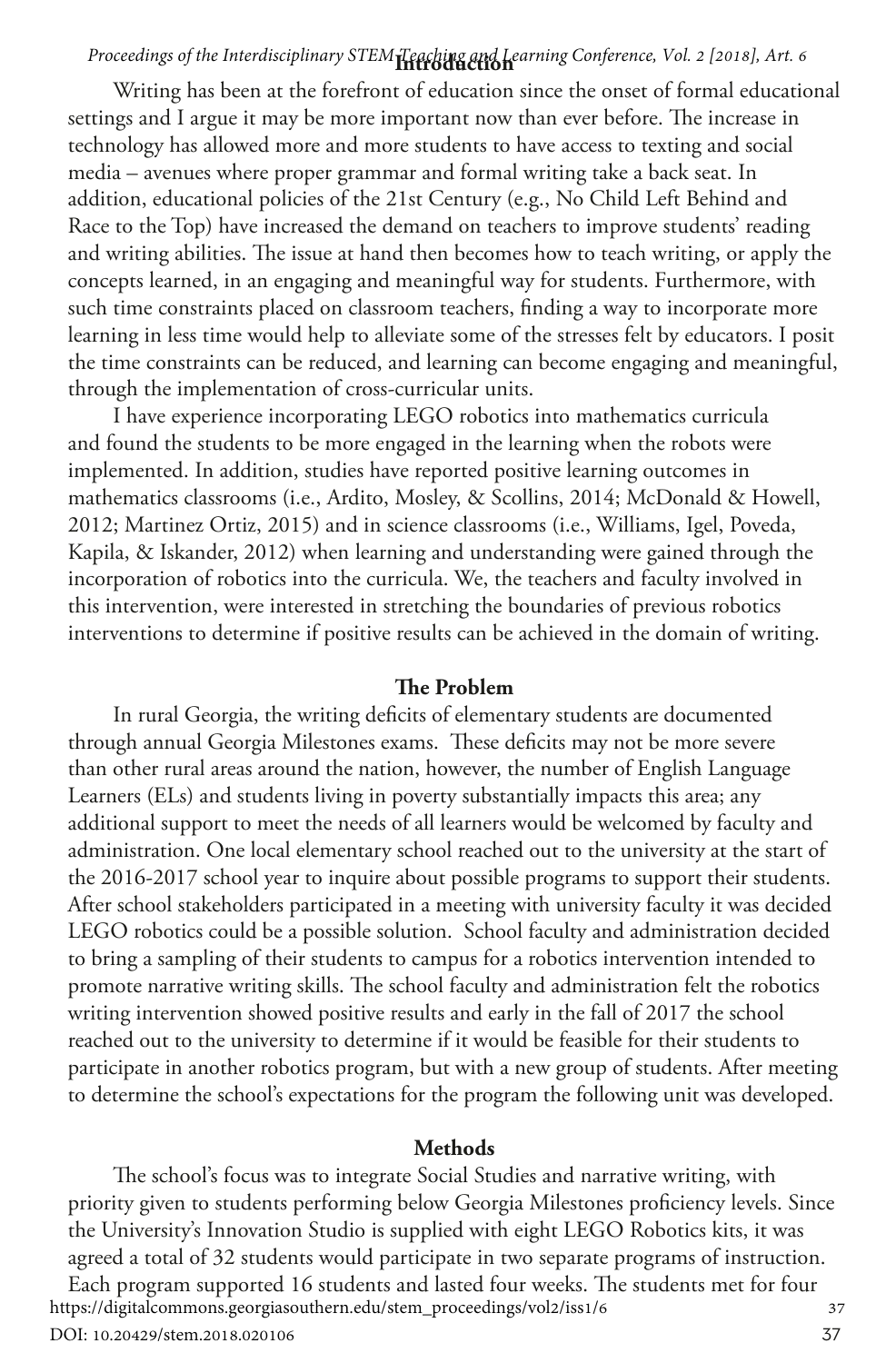consecutive weeks, one morning per week, horiss and Narrative Writing – a total of 10 hours of instruction; one group participated in November, 2017 and the second group participated in January/February, 2018.

A unit was designed to integrate Social Studies, narrative writing, mathematics, and technology through the use of LEGO Robotics. Since the students were studying World War II in Social Studies, one of the teachers suggested the students read an article about the bombing of Hiroshima (Hiroshima, 2012). The article was read in school prior to the students' first robotics session and the topic became the overarching focus of the intervention. The plan was to have students learn about robots, build and program a robot, and be presented with a final challenge – helping survivors of Hiroshima obtain necessary supplies. The final challenge would require them to work in pairs to complete a proposal, program their robots to complete the final challenge, and the culminating activity would require the students to write a narrative piece connecting their understanding of Hiroshima to their experiences with Hurricane Irma.

#### **The Unit**

The 4-day unit was designed to incorporate robotics education, building, programming, collaboration, problem-solving, planning, and design. The first class began with an introduction to robots through a PowerPoint presentation and class discussion – what they are and what they do. The students were provided with a LEGO Mindstorms EV3 instruction manual and robot parts – they were required to work in purposefully chosen pairs to build the basic driving base (see Figures 1 and 2). In addition, students were instructed to add the color sensor to their build for use in the final challenge. Once the robots were built (which utilized a significant part of the class time) students were introduced to basic programming blocks used with the Mindstorms software. To end the class, students were asked to participate in a closing reflection activity which required them to write a response to two questions: (1) What did you like about today? Why? and (2) What is a robot and what does it do?



Figure 1. Driving base viewed from the right. Figure 2. Driving base viewed from the left.



38 The second class began with a quick review initiated by the question "What is a robot and what does it do?" The discussion concluded by determining the different methods for turning the robot – drag turns, pivot turns, and point turns – and scenarios in which one may be favored over the others. Drag turns involve both wheels turning, but at different speeds. Pivot turns require one wheel to be stopped while the other wheel moves. Point turns are tight turns in which both wheels move at the same Published by Digital Commons@Georgia Southern, 2018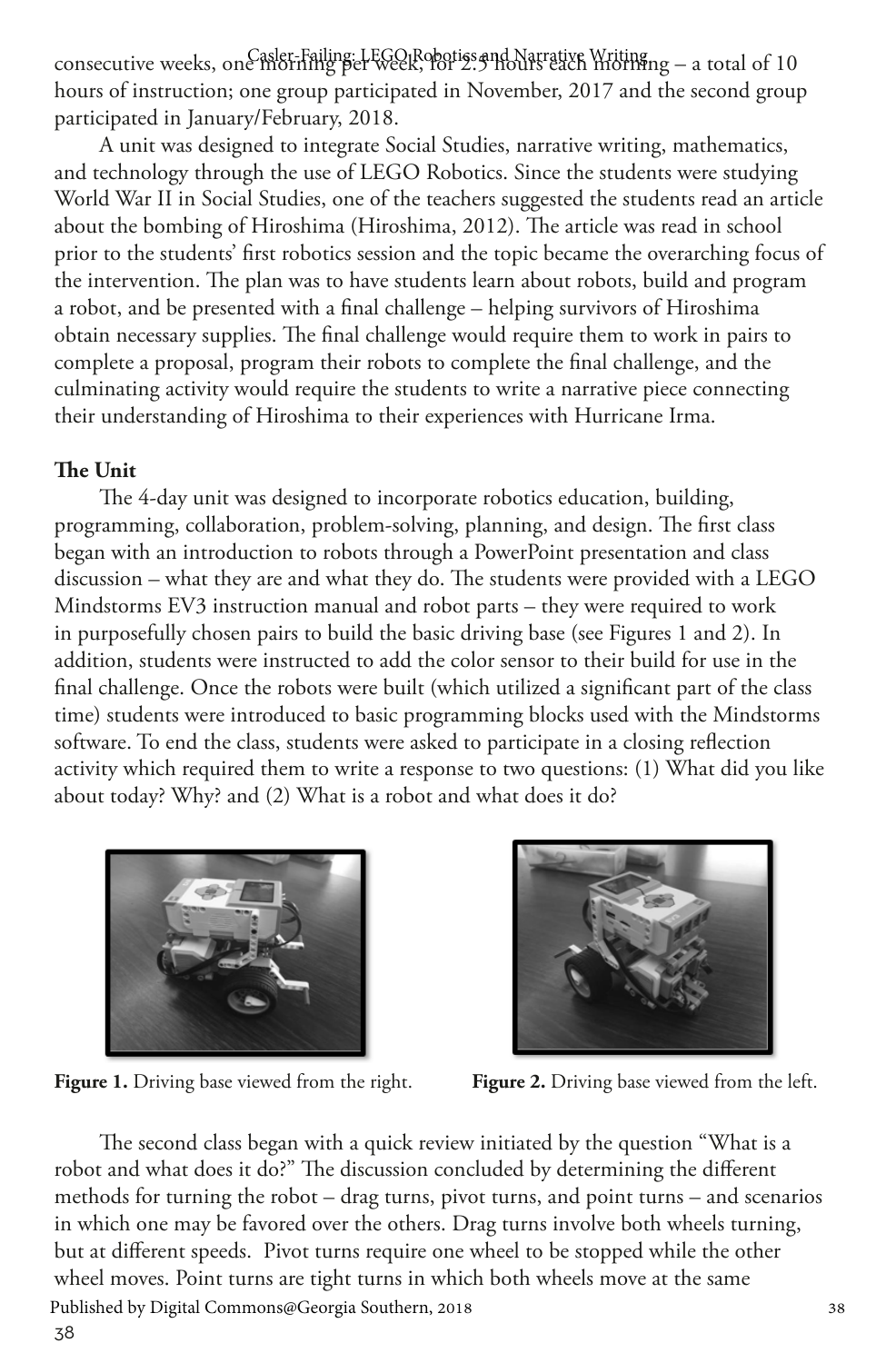sp*eed, edings of the Interdisciplinary STEM Teaching and Learning Conference, Yok ele<sup>0</sup>tegrafied <sup>6</sup>to* program their robot to move in a square. This task required basic programming blocks, but allowed students to apply their knowledge of straight movement and turning. As student pairs completed this task, they were asked to create different polygon shapes (e.g., triangles, pentagons) as a form of differentiation and to allow other student pairs time to complete the task.

A major focus of the final challenge was the requirement of the robots to follow a line, therefore the next challenge required students to program their robots to follow a colored line and to stop on a specific color. This introduced students to programming logic (if/then statements) known as switches and loops. Differentiation was implemented in this activity by allowing early finishers to add "song and dance" to their robots after completing the designated challenge, which was done by adding sound blocks in the programming and creating unique movements with the programming blocks.

Once all student pairs had completed these tasks they were presented with the final challenge – to deliver supplies to the survivors of Hiroshima. The students were shown the course specifically designed for this unit (see Figure 3), which required the robots to pick up supplies and deliver them to the survivors of Hiroshima. It was at this point the students were asked to write a proposal to present to the "Disaster Relief Administration" with their plan to complete the mission. The students were presented an outline with the following required information for the proposal:

- What is the problem?
	- o Write 1-2 sentences to describe the problem to be solved.
- What is your solution?
	- o Write 4-5 sentences to describe your solution plan.
- How do you plan to implement your solution? What will you need to do? What will your robot need to do? How will you accomplish this? o Write 5-10 sentences to describe how your team plans solve the
	- problem. Describe the programming blocks you will use.

Students were asked to collaborate to complete this task and informed they would present their solutions to the entire class and teachers at the next session. The remaining class time was devoted to writing (approximately 30 minutes) and time to complete the proposal was provided during their regularly scheduled support time at school (teachers reported an additional 30-45 minutes was provided).



**Figure 3.** View of the Final Challenge course.<br>39 https://digitalcommons.georgiasouthern.edu/stem\_proceedings/vol2/iss1/6 DOI: 10.20429/stem.2018.020106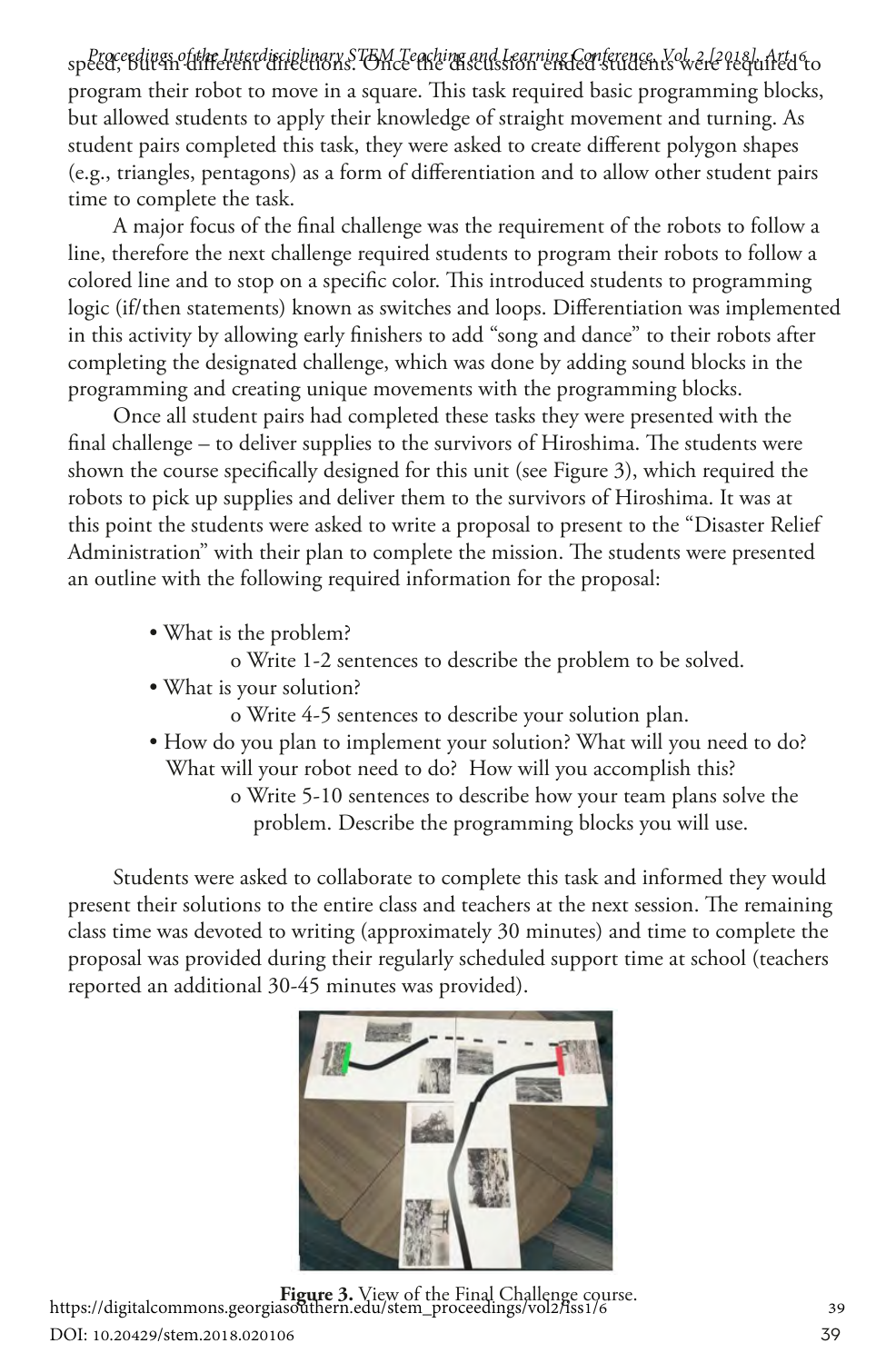The third meeting Began with a quick review of Yatrative Writings and programming blocks – moving straight, turning, loops, switches. After the discussion, the students presented their proposals. Upon "acceptance" of the proposals students were tasked with programming their robots to complete the final challenge. The final challenge required the robots to follow a line to reach the supplies (the robots were programmed to stop when the color sensor "saw" the red tape), attach the supplies to their robots, travel a specified distance to another line following section, and then follow the line to the survivors to deliver the supplies (the robots were programmed to stop when the color sensor "saw" the green tape). In order to travel the specified distance between the supplies and second line, the students applied mathematical understanding to measure the distance and determine how far their robot traveled in one rotation of the wheels in order to determine how many rotations would be required to travel to the next line following segment.

The students worked diligently for the entire class period and were all actively engaged throughout the time period. It was rewarding to witness their perseverance to work through the issues at each stage – they did not give up. After working through several trials to obtain success it was common for students to be "jumping up and down" in excitement and "high-fiving" one another; they experienced success due to working hard and not giving up. One pair of students completed the challenge fairly quickly and were asked to build a basket to transport the supplies that could easily be attached and unattached from everyone's robot during the challenge – they appreciated the opportunity to complete the additional project and collaborated well to design a solid, lightweight structure. By the end of the session, most student groups had completed the challenge, and only needed to complete some fine-tuning at the next, and final, session. However, there were two groups who only partially completed the challenge at this point and it was decided additional support would be provided at the final session to ensure their success. This class ended with students completing a written reflection to address the following questions: (1) What challenges did you encounter today as you programmed your robot to complete the final challenge? And (2) How did you and your partner successfully conquer the challenge? Be specific.

The final session began with a quick discussion reviewing the functions of a robot and the functions of the different programming blocks. Once the discussion ended, time was devoted to completing the programming of the final challenge. Those teams who successfully completed the challenge were given the opportunity to program a celebratory song and dance upon reaching the survivors as the instructors worked with the two teams in need of support.

After all teams had successfully programmed their robots to traverse the course, each student pair was asked to present their solution by having their robot complete the challenge while the rest of the class watched, which allowed each team of students to witness similarities and differences among the movements of each team's robot. After all of the student pairs had completed their presentation, a final discussion was conducted for students to share the hurdles they encountered and strategies for overcoming those hurdles in order to achieve success in the final challenge. This discussion afforded students the opportunity to understand how similar issues can be approached from different perspectives, thus creating multiple solutions to similar problems.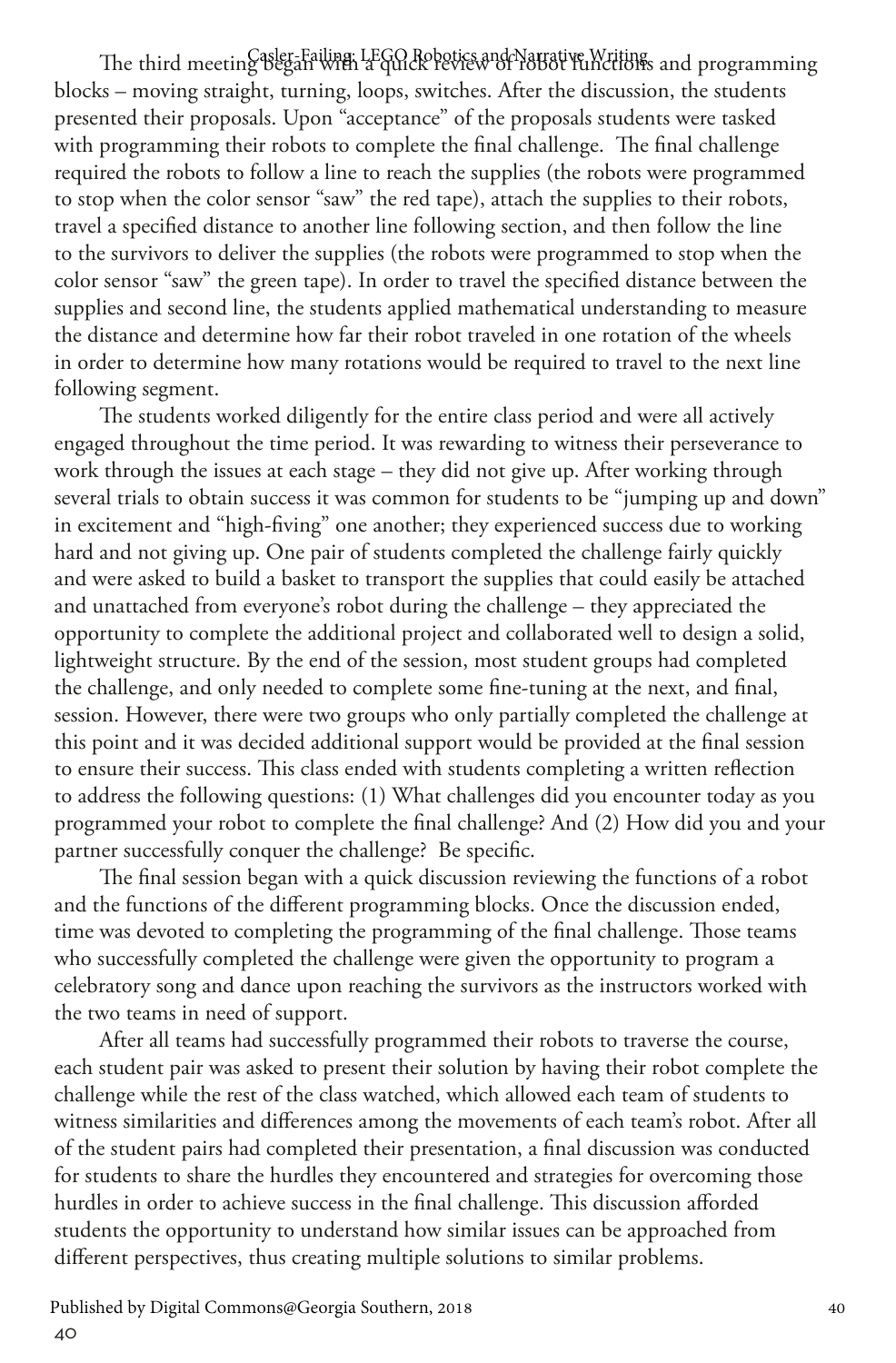Proceedings of the Interdisciplinary STEM Teaching and Learning Conference, Yol, 2 [2018], Actument comparing their understanding of the events of Hiroshima to their recent experiences with Hurricane Irma. The remaining class time was devoted to student writing (approximately 30 minutes) and support was provided to students as needed. All of the students required additional writing time, which was provided upon their return to school. $^1$ 

#### **Results**

An important result of this intervention, although subjective, was the improvement in the students' ability to write; when students were asked to write a reflection at the end of the first session there was a lot of hesitation and their final products barely answered the questions posed, many writing samples reflected incomplete sentence structure. This response was mirrored in the second session when students were asked to write a proposal. The students struggled to get started, even with the prompts given. They were questioning the teachers and instructors about what to write and required much scaffolding to put words on the paper even though they were provided with an outline to guide their thinking. By the third session, their reflections seemed easier to complete, which I speculate was due to their active engagement during the session.

When the culminating activity was announced, although the students were not excited about the writing aspect, they were able to begin writing rather quickly. It was impressive to see 15 of the 16 students feverishly writing - some even asking for additional sheets of paper! One student, who the teachers reported had a history of struggling to organize their<sup>2</sup> thoughts in order to complete writing assignments, was facing the same struggle with this activity. When I sat down with the student I asked specific questions to guide their thinking to support the facilitation of the writing assignment. Some of the questions I posed were:

"What did you do during the hurricane - did you stay home or evacuate?"

"Where did you go?"

"Why did your family choose to leave the area?"

"Did the people of Hiroshima have the opportunity to evacuate?"

"What happened during the bombing of Hiroshima?"

"How is this similar to, or different from, the hurricane?"

After asking each question, I gave ample wait time for the student to respond and make notes on their paper. Once I completed the questioning I told the student "you have everything you need to tell your story now" and allowed them to begin writing. To everyone's surprise, this student had completed an entire page of writing by the end of the session.

#### **Discussion**

Although I do not have statistics or student artifacts to provide concrete data on the effects of this unit on students' narrative writing skills, it has provided a solid foundation from which I can move forward with a formal research plan in the future. I can also conclude this unit provided students with a fun, engaging way to apply their understanding of the events of Hiroshima. One teacher reported "The kids couldn't

https://digitaliebnimions.georgiasouthein.edu/stem\_proceedings/vol2/dss1%eender.com

DOI: 10.20429/stem.2018.020106

<sup>1</sup> The information reported in this paper is based upon the November 2017 session; at the time of this writing, the January/February 2018 session had not begun.